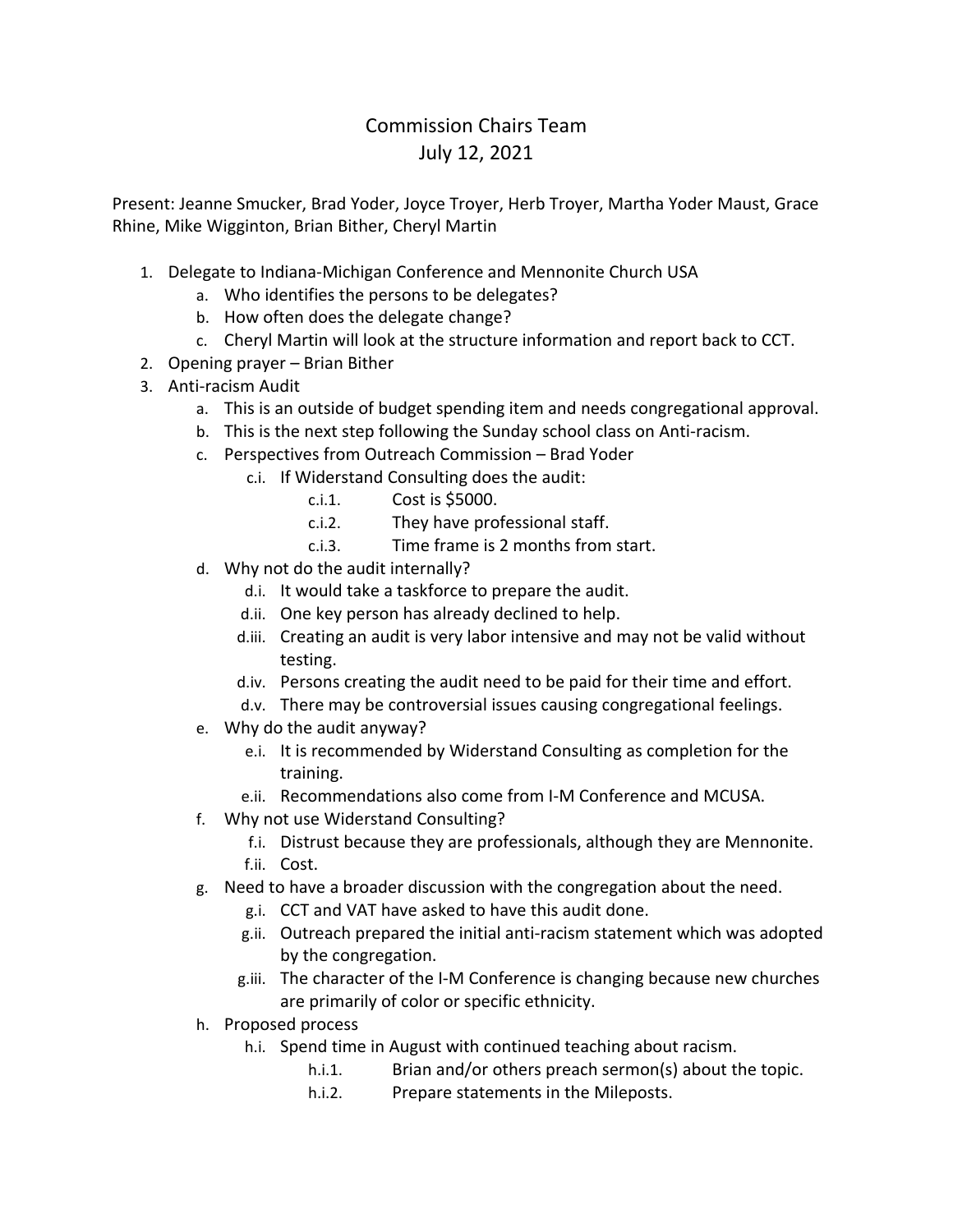- h.i.3. Persons share during Sharing and Prayer time.
- h.i.4. Let congregation know that Shalom leadership, I-M Conference, and MCUSA support this initiative and have been working on this for some time.
- h.i.5. Racial justice is an important peacemaking issue with which we need to grapple.
- h.i.6. Try to get a decision relatively soon, but need to take time to prepare everyone.
- h.ii. Conclusions
	- h.ii.1. Stage 1 Teaching about racism in August as listed above.
	- h.ii.2. Stage 2 Have round table discussions among members.
	- h.ii.3. Stage 3 Make a decision about the audit.
	- h.ii.4. Stage 4 Complete the audit if approved.
	- h.ii.5. Discipling with take the lead in this process in
		- collaboration with Outreach.
- 4. Church service and Sunday school time in fall
	- a. Because of the uncertain nature of the pandemic, it is uncertain when in-person Sunday school can resume.
	- b. There may be some changes depending on the spread of Covid-19.
	- c. A decision needs to be made if we continue with the current bi-directional service or move to only streaming the service online. Worship and Administration will make decisions together regarding the model to use and communicate that to the congregation.
	- d. Need to support whatever is most feasible.
	- e. The conclusion was made that the times for services will return to pre-pandemic times when we open for full participation with Sunday school. (Church at 9:30 and Sunday school at 11:00).
- 5. Further needs for Craig Oury?
	- a. Community Life is talking about a welcoming meal in early August if possible.
	- b. Worship is discussing and installation service.
		- b.i. Will depend on when Sharon Yoder is available.
		- b.ii. Will depend on Craig's preference.
		- b.iii. Worship will find out when Sharon is available and discuss dates with Craig.
	- c. Administration is preparing the office and will meet with Craig Monday 7/19 in the afternoon.
	- d. Because Brian and Jeanne are both gone the week of July 19, Cheryl will be available to answer questions.
- 6. Community Life Commission Herb Troyer
	- a. Planning to name the Park after Dagne.
		- a.i. An announcement will be placed in the Journeying for 2 weeks with request for feedback.
		- a.ii. Administration and Community Life are working on this together.
		- a.iii. Planning for a plaque and a "rules" sign.